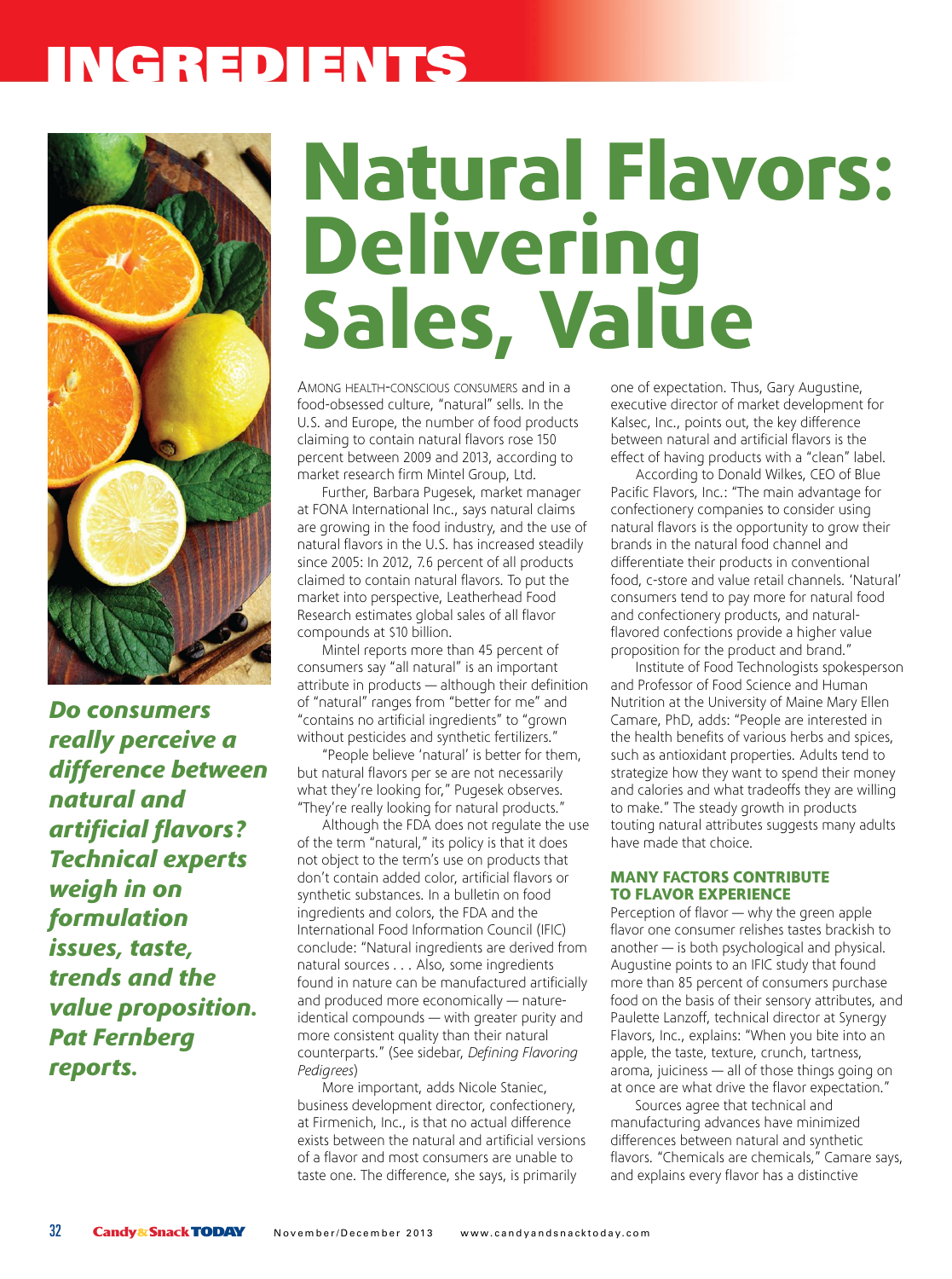### INGREDIENTS

chemical "fingerprint." Although it is unclear whether the body can recognize the specific fingerprint of a flavor, the brain searches previous sensory experiences to help it identify an aroma.

"Smell is evocative of memory," she adds. "Basic flavors are innate, and we learn them over time. Much of the perception of flavors comes from smell and expectation. We expect an orange-flavored product to taste like an orange, but medication and age, among other factors, can affect the way we experience flavor."

Marlene Smothers, associate director of sweet applications at Wild Flavors, GmbH/A.M. Todd, agrees: "It's what's in your head, not what's on your tongue. A lot of what makes a particular flavor acceptable is your prior experience with something. Preferences can vary by region and by cultural heritage, even within a country."

Richard Gallian, director of product development at Jel Sert Co., adds: "Five or 10 years ago, the trend was for exotic flavors. Now companies seem reluctant to put out something unique, maybe because consumers need to recognize a flavor as something they like before they'll spend money for it."

Color also strongly influences consumers' perception of the way foods taste, according to Gallian. "People use color as a reference point. If it is absent, they depend on smell and taste to identify the flavor. In the U.S., consumers tend to rely less on smell when choosing products, although coffee and cocoa are exceptions."

Gallian adds that sensory disconnects between color and flavor — if a green gumdrop tastes like anise instead the anticipated apple or lime — can turn off consumers.

Balancing the psychological aspect of taste is the physical interrelationship of flavor agents with ingredients during processing. Pugesek explains that the challenge of using natural ingredients is identifying those that will survive the cooking process and maintain their integrity.

For example, artificial flavors don't work well with the fats, protein, sodium and complex carbohydrates in snack foods, Augustine says, and adds that natural spices and extracts can offset deficiencies in taste, texture, moisture level and shelf stability of items, particularly those formulated to be low in sodium and fat.

Candy is a different matter, says Tim Parker, CEO of Parker Flavors. "There's not that same expectation of the flavor being natural in candy that there is in bakery and snacks. Flavor is about one percent of the product, and in some cases, artificial might be the better choice, based on the quality, consistency and formulation of the product."

Lanzoff notes some natural flavors, such as

citrus and mint, are sufficiently intense to maintain their integrity in the manufacturing process. Others, such as tropical and red fruits and sweet, brown flavors such as root beer and brown sugar s'mores, are difficult to work with in a natural formulation.

#### **USING FORMULATIONS, PROCESSING TO INNOVATE**

"With natural strawberry juice, for example, the amount of juice you'd need to produce a real strawberry flavor would destroy the sugar-towater ratio and ruin the finished product," Lanzoff says.

According to candy manufacturer Torie Burke, CEO of Torie & Howard, LLC, natural flavors are compatible with most finished product formulations, but can be sensitive to certain levels of citric acid and fortifying components, such as B vitamins. Burke explains: "Because they're derived from plant material rather than highly refined petroleum compounds, natural flavor compounds containing lower vapor and boiling point components — such as pineapple and strawberry — aren't as heat-tolerant as those containing more stable oils."

Staniec adds that because many natural flavors are water soluble, they don't work well in applications such as chocolate or gum that require oil-soluble compounds to maintain structural integrity and texture and deliver flavor through the confection base. "It's more difficult to get the same impact with some natural flavors as with artificial flavors in a way that's cost-effective," she says.

When non-heat-stable compounds are overheated, flavor components break down, destroying the top notes. "Even extremely stable compounds such as orange or lemon can *CONTINUED ON PAGE 34*



*'"Natural" consumers tend to pay more for natural food and confectionery products, and naturalflavored confections provide a higher value proposition for the product and brand.'*

DONALD WILKES, Blue Pacific Flavors, Inc.

### **DEFINING FLAVORING PEDIGREES**

THE FDA HAS ISSUED precise designations about natural flavors; however, the term "natural" spans a broad range of products. Although the label on the back of the package reads "natural flavor," the front of the package reveals the true nature of the contents:

"Natural" means that all flavor components come from natural sources — the named source, such as mint. Pictorials can be used on the front label along with the words "natural mint flavoring" or "naturally flavored."

"Natural, with other natural flavors (WONF)" indicates that all flavor components come from natural sources, but only some come from the named source. The label on the front can show a picture, but the descriptor must read: "natural mint flavoring with other natural flavoring" or "naturally flavored."

In products with all flavor components derived from natural sources but that contain no flavor components from the named source, the front label must include the words "naturally flavored," but cannot include a pictorial. CST

SOURCE: U.S. FOOD & DRUG ADMINISTRATION AND FONA INTERNATIONAL, INC